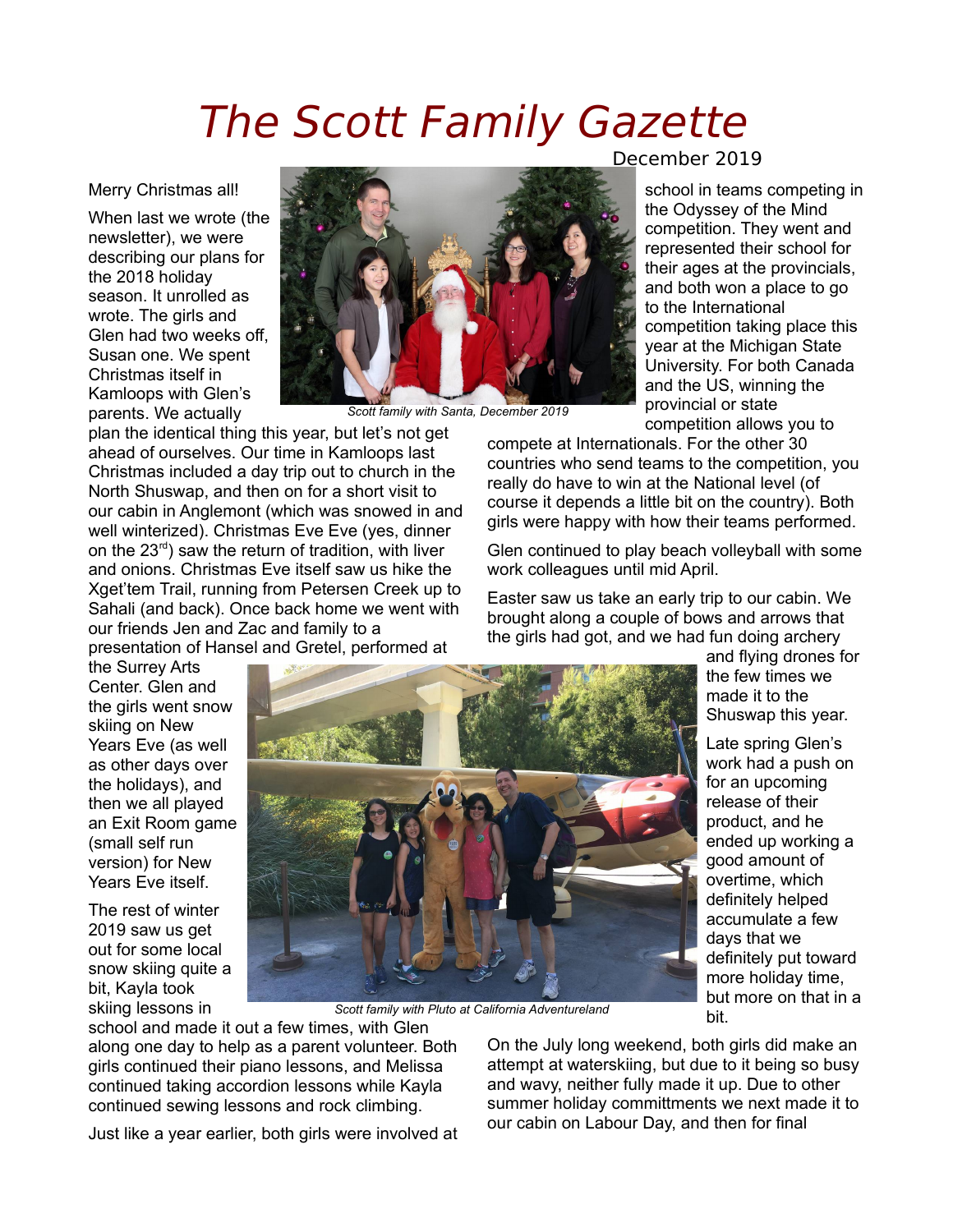## closeup on Thanksgiving.

Why did we not make it to the cabin much this year? Vacation day shortage. Why? Wasn't I a moment ago saying Glen had accumulated some extra days? Well, we used our trailer a lot. Where did we use our trailer you ask? Well, we did spend a quick weekend at Sasquatch Provincial Park



with Glen's brother's family (those still at home anyway), but the major outing was a drive down the West Coast (and back) almost to Mexico. *Glen, Melissa, Kayla, Susan. Armitage Park Campground, OR*

We had booked off from mid July to early August for almost three weeks. We left by 7:00am on Thursday, July  $18<sup>th</sup>$ , with the plan being that if we got to the border early we should avoid any

significant border line-up. We achieved our objective and got through quick. Our idea was that we should push hard the first few days to get past the "neighbourhood" of anywhere we could reasonably go for a weekend trip, and I think we succeeded. We camped our first night at Armitage Park in Lane County, just a bit outside of Eugene Oregon. Actually such a gorgeous campground that we returned for a night on our way back almost 3 weeks later. Our second night was Sycamore Grove just outside of Red Bluff. It wasn't planned, but we surprised ourselves when we drove in with a serious sense of deja-vu, having camped in the

identical campground 5 years earlier when we did a similar road-trip down to Disneyland. A few years of budget shortage for State Parks was very visible, with this particular park being in much worse state of wear than it had been when we stayed here five years earlier.

The rest of our trip down saw us camping on the beach, spending a couple of nights in San Francisco, and finally ending in a San Diego KOA just a few kilometres north of the Mexican border where we had a booking for five nights.

We filled our time in San Diego visiting zoos and water parks and a day at the beach. The roller coasters and other rides at SeaWorld were a lot of fun. With six days in San Diego, we were still sorry to finally leave it, but we did have something to look forward to, heading back North to LA where we had a campground just outside of Disneyland booked for six nights, and so giving us seven days where we were spending time in Ahaheim, or around Los Angeles. From some websites that track such things, the prediction between the parks we planned to hit (Disneyland, Disneyland California Adventureland, and Knott's Berry Farm) was that the Disneyland parks were busiest at the start of the week, and towards the end of the week got a bit quieter, so we decided to spend our first full day at Knott's.

We had a great time, but from a "optimize the thrills perspective", it was probably the wrong order to do things in. For those unfamiliar, let me tell you, Disneyland is filled with the traditional



Kayla and Melissa climbing the rock wall at our Knott's generally beat the *campground in San Diego*

Disney rides, fun, but not so many rides that are at the top of thrillers in the world of today's rides. Disneyland California Adventureland of course was the park that Disney added about 20 years ago to better compete with the other parks that offer much bigger rides, and it has a few thrillers, but certainly is not filled with them. Although Knott's may not compete with some of the biggest parks around such as those at a Six Flags park, from a thriller perspective the coasters and other rides they have at pants off those even in

Disneyland California Adventureland. So we spent our first full day at Knott's riding some big coasters and rides, which then made the rest of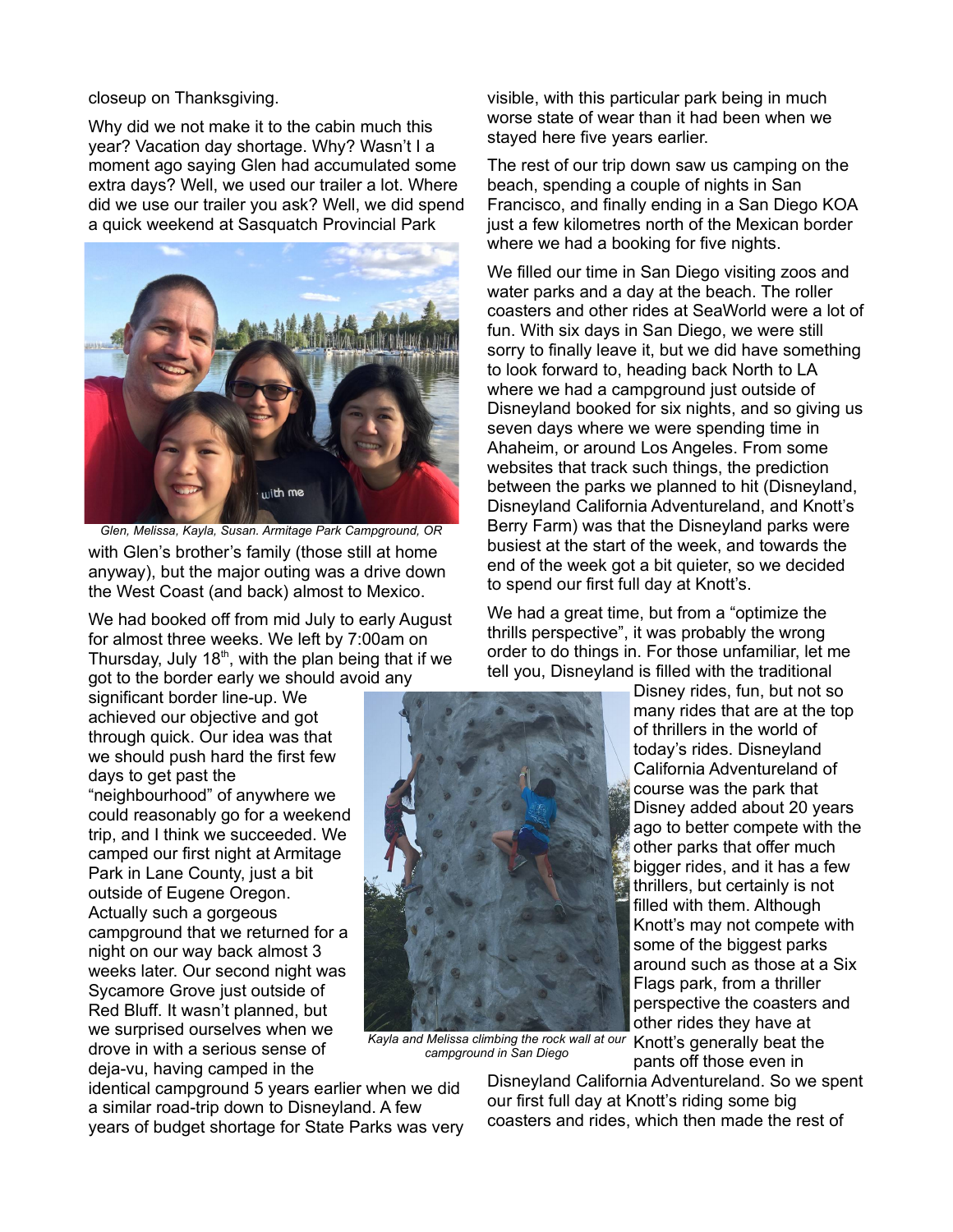the week seem comparatively tame. Don't worry, we still thoroughly enjoyed ourselves!

Our second full day we did go to Disneyland proper, probably the place we should have gone first if we wanted a week of "ramping up the thrills" in our rides. This first day we drove over to the park, but from then on we generally took the bus (the parking lot at Disneyland is still a LONG way from the park entrance). We visited the old stand by's such as The Pirates of the Caribbean, the Haunted Mansion, the Matterhorn, Splash Mountain, the Enchanted Tiki Room, Autopia, as well as some more modern day cornerstone Disney rides such as the ride through the temple with Indiana Jones and also got to experience the new



Star Wars land where the four of us (along with a couple of other single riders) got to pilot the Millennium Falcon on a scavenging mission where we try to collect enough "treasure" to pay off the rental of the Millennium Falcon.

One thing all enjoyed was spending a few classes in a Disney Animation studio where we were

taught by a Disney animator on how to draw some animated characters. We all took part in learning how to draw Goofy, and the ladies spent some time in another class learning how to draw BB-8 from Star Wars.

After a week in LA we headed back North, spending 3 nights and 4 days driving, getting back late afternoon on Tuesday, August 6.

We had Susan's brother's family out for couple of weeks on a visit when we got back. The girls went with their cousin Jessica to Kamloops to spend a few days with Grandma and Grandpa.

Kayla and dad went to the PNE, and had our pictures taken with

Keri Adams and Krissy Van from the CTV news

morning show, took part in a strong woman show (ask Kayla who was bright red with embarrassment during the show), and saw some

> PNE mainstays such as pig races and SuperDogs show.

As summer wore on we spent some nice evenings on some bike rides and did a number of steep short hikes to get in some outdoor exercise (the trail on the North side of Burnaby Mountain was a winner).

Our friends' Jen and Zac as usual did a wonderful job of planning their annual Alice Lake camping trip. Ten families all with kids of a similar age leads to a very good time. Kudos Zac and Jen! To be fully honest, I should tell the complete story of our time in Alice Lake, as well Full Scott family on Splash Mountain at Disneyland as our early summer outing to Sasquatch Provincial Park with

Glen's brothers' family. Both outings? Mice in the trailer! We did get some traps while at Sasquatch, but we never did catch anybody. I believe the mouse jumped out on the last day as we were packing up to come home. Alice Lake? Same traps, but much more success. We caught 4 in the space of about 24 hours. Sasquatch Mice are



*Kayla with her baritone*

smarter than Alice Lake Mice?

Speaking of rodents, I should mention that as we turned to fall and the girls went back to school, they finally went out and got themselves a new pet hamster in addition to the dwarf frog and a couple of fish that they've had the last couple of years. Basal the long haired Syrian hamster joined us early September and went with us to the lake in October. But sadly soon after Basal passed away, theory being from heart failure. Due to the frequent in-breeding of hamsters, this supposedly happens all too often. Soon after the girls went and adopted a Russian dwarf hamster, this

guy, named Atlas, seems to be in much better health and we all have thoroughly enjoyed having